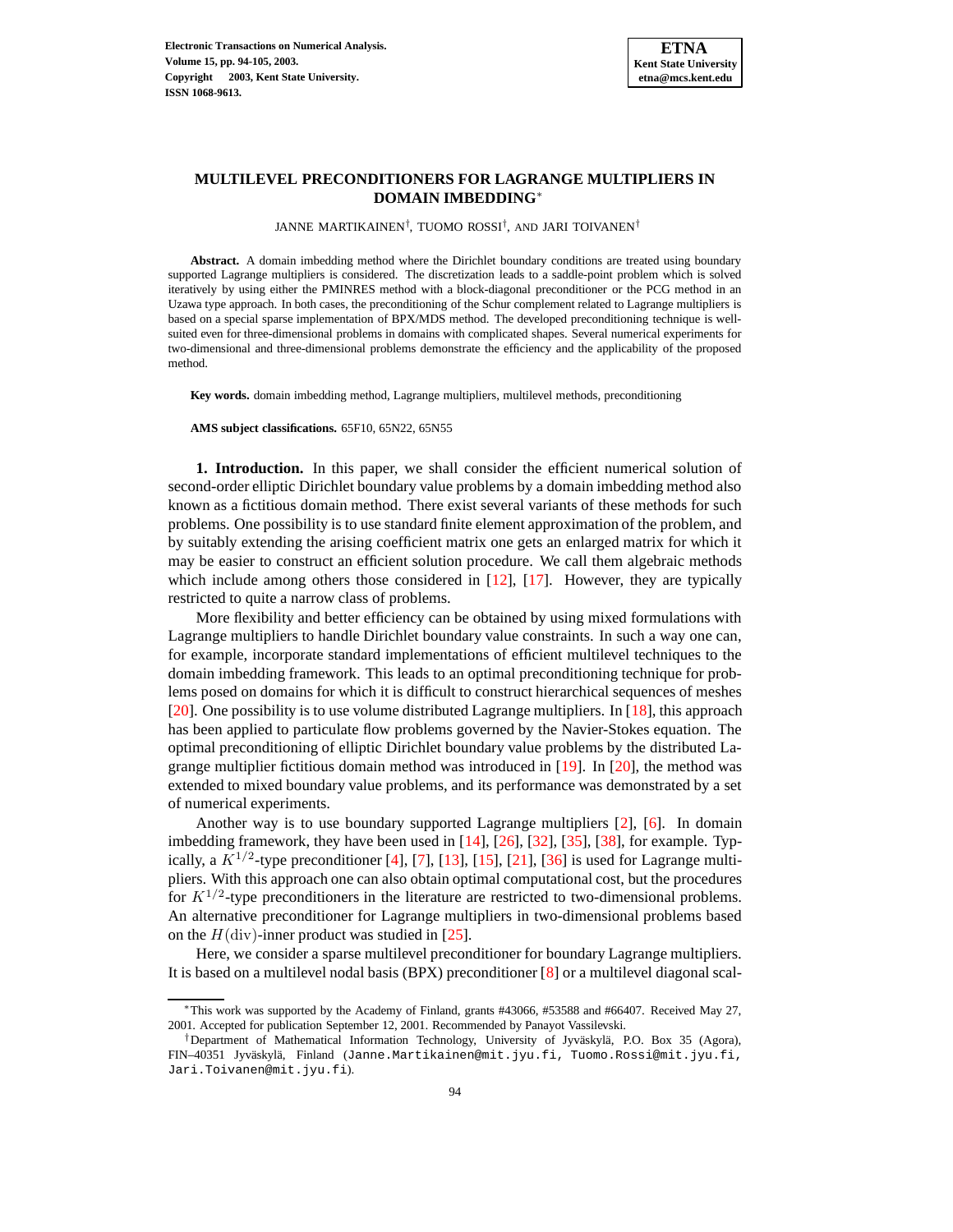**ETNA Kent State University etna@mcs.kent.edu**

## J. Martikainen, T. Rossi and J. Toivanen 95

ing (MDS) preconditioner [\[43\]](#page-11-11). A sparse version of BPX was proposed as an edge preconditioner for domain decomposition problems in [\[42\]](#page-11-12). In an overlapping domain decomposition method, a preconditioner for Lagrange multipliers based on the sparse BPX was considered in [\[33\]](#page-11-13). A similar approach was used for the Mortar element method in [\[1\]](#page-10-9). A closely related idea to use a sparse version of an algebraic multigrid method was briefly considered in [\[31\]](#page-11-14). When a preconditioner is constructed for Lagrange multipliers, the action of the inverse of the sparse BPX or MDS is required. This can be accomplished by using an iterative procedure, such as the CG method or Chebyshev method. This approach was also suggested in [\[32\]](#page-11-5).

There are two distinct advantages on a sparse multilevel preconditioner for Lagrange multipliers. They can be used for three-dimensional problems while other preconditionersfor Lagrange multipliers seem to be restricted for two-dimensional problems. Secondly, boundaries can have quite complicated geometry and such a preconditioner is still easily applicable and optimal in quite many cases. As our numerical experiments seem to imply, the proposed domain imbedding method is well-suited for problems with complicated domains, excluding perhaps only domains with fractal boundaries. Special multigrid methods for such domains are rather involved and in many cases they are not optimal; see [\[9\]](#page-10-10), [\[28\]](#page-11-15), [\[29\]](#page-11-16), for example.

The rest of this paper is organized as follows: In Section [2,](#page-1-0) we define the model saddlepoint problem. In Section [2.1,](#page-2-0) we consider multilevel approximations for the inverse of the second-order elliptic operator. Some assumptions on Lagrange multipliers are given in Section [2.2.](#page-2-1) We use a block diagonal preconditioner and a Uzawa type algorithm in the solution of the model saddle-point problem in Section [3](#page-3-0) and Section [4,](#page-3-1) respectively. In Section [5.1,](#page-4-0) we consider some of the possible preconditioners for primal variables. We introduce and study the sparse multilevel preconditioner in Section [5.2.](#page-4-1) Furthermore, the use of the CG method and the Chebyshev method in the inner iteration is considered. Finally, we perform numerical experiments using proposed methods with several two-dimensional and three-dimensional problems in Section [6.](#page-7-0) These experiments demonstrate the efficiency and the capabilities of the considered imbedding method.

<span id="page-1-1"></span><span id="page-1-0"></span>**2. Discrete problem.** Let us consider the numerical solution of the second-order elliptic partial differential equation

(2.1) 
$$
-\nabla \cdot (E\nabla u) + eu = v \quad \text{in } \Omega \subset \mathbb{R}^d, \ d = 2, 3,
$$

with a Dirichlet boundary condition on  $\Gamma$  which is  $\partial\Omega$  or a part of it. We assume that the domain Ω can be extended to a larger polygonal domain Π over Γ. Furthermore, we assume that there is a quasiuniform hierarchical mesh for Π such that the mesh is conforming with  $\partial$ Ω. Then, the equation [\(2.1\)](#page-1-1) is extended to Π in such a way that everywhere in Π the matrix  $E$  is symmetric and its eigenvalues are bounded from below and above by positive constants and  $e$  is non-negative and bounded. We require that the extended problem has a Dirichlet boundary condition on part of the boundary ∂Π.

The extended problem is discretized with Lagrangian finite elements by using the hierarchical mesh in Π. The resulting  $N \times N$  matrix A is symmetric and positive definite. In order to obtain an approximation for the solution of the original problem  $(2.1)$ , we enforce the Dirichlet boundary condition on Γ by adding Lagrange multipliers to the discrete problem. This leads to the saddle-point problem

<span id="page-1-2"></span>(2.2) 
$$
\mathcal{A}x = \begin{pmatrix} A & B^T \\ B & 0 \end{pmatrix} \begin{pmatrix} u \\ p \end{pmatrix} = \begin{pmatrix} v \\ q \end{pmatrix} = b.
$$

The possible values of the entries of the  $M \times N$  constraint matrix B in [\(2.2\)](#page-1-2) are zero and one. In those columns of B corresponding to  $\Gamma$  there is one entry having the value one while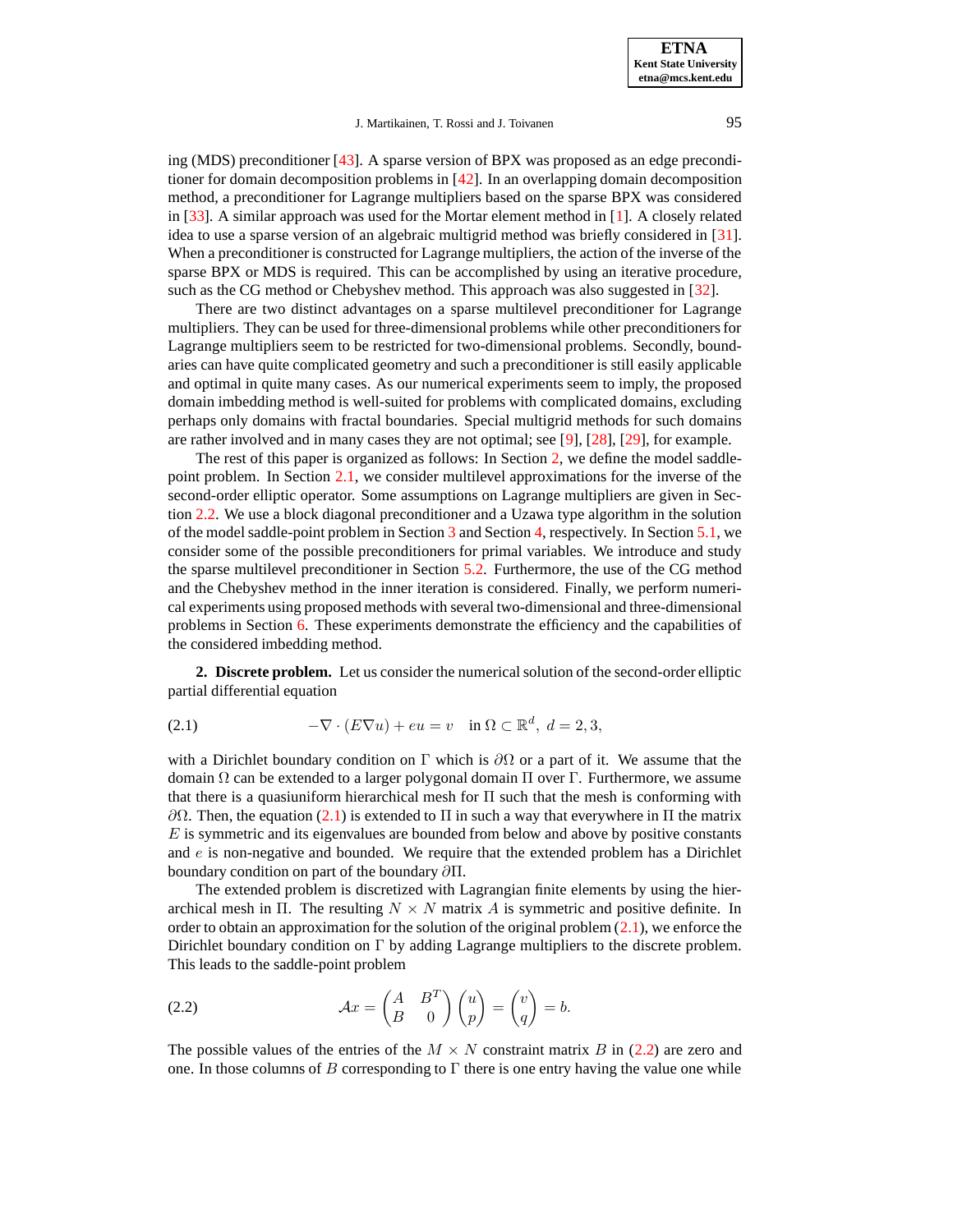the other columns contain zeros and, in each row, there is one entry having the value one.

*Remark* 2.1. When introducing the boundary Lagrange multipliers to a continuous problem and then discretizing it with finite elements as in  $[2]$ ,  $[6]$ , the matrix B does not have the previously defined form. After a simple change of variables the desired form can be obtained. With suitable permutation the matrix B has the block form  $B = (0 B<sub>c</sub>)$  and the square matrix  $B_c$  is non-singular. Then, by replacing p with  $r = B_c^{-1}p$  in [\(2.2\)](#page-1-2) and by multiplying the second block row of [\(2.2\)](#page-1-2) by  $B_c^{-1}$ , the problem will have the required form.

<span id="page-2-3"></span><span id="page-2-0"></span>**2.1. Multilevel approximation for** A<sup>−</sup><sup>1</sup> **.** Under the previous assumptions there exists a multilevel nodal basis (BPX) preconditioner [\[8\]](#page-10-8) or a multilevel diagonal scaling (MDS) preconditioner [\[43\]](#page-11-11) denoted by  $C^{-1}$  which is spectrally equivalent with  $A^{-1}$ . The spectral equivalence means that there exist positive constants  $\check{c}$  and  $\hat{c}$  independent of N such that

(2.3) 
$$
\check{c}v^{T}C^{-1}v \leq v^{T}A^{-1}v \leq \hat{c}v^{T}C^{-1}v \qquad \forall v \in \mathbb{R}^{N}.
$$

<span id="page-2-1"></span>**2.2. Assumptions on Lagrange multipliers.** We assume for two-dimensional problems that there exists a curve formed by connecting the nodes corresponding to the Lagrange multipliers on  $\Gamma$  which has bounded length when N tends to infinity. Similarly, for threedimensional problems, we assume that there exists a surface formed by connecting the nodes corresponding to the Lagrange multipliers on  $\Gamma$  which has bounded area when N tends to infinity. These assumptions exclude fractal boundaries and without them the preconditioner for Lagrange multipliers, which is introduced in Section [5.2,](#page-4-1) might be computationally too expensive.

Let the step size of the mesh which was used to obtain  $A$  be denoted by  $h$ . Since this mesh is quasiuniform, we have that h is the order of  $N^{-1/d}$  for d-dimensional problems. From this and the previous assumption it follows that the number of Lagrange multipliers denoted by M is at most  $\mathcal{O}(N^{1/2})$  for two-dimensional problems and  $\mathcal{O}(N^{2/3})$  for three-dimensional problems.

With distributed Lagrange multipliers the number of multipliers M is  $\mathcal{O}(N)$ , but it is possible to reduce this to  $O(N^{(d-1)/d})$ . This can be done mechanically in the following way: Let the matrix  $B^T$  be given by  $B^T = (b_1 b_2 \cdots b_M)$ . Now, the *i*th Lagrange multiplier can be eliminated if it holds for i that  $\text{im}(Ab_i) \subset \text{im}(B^T)$ . The saddle-point problem [\(2.2\)](#page-1-2) has the block form

<span id="page-2-2"></span>(2.4) 
$$
\begin{pmatrix} A_{11} & A_{1\Gamma} & 0 & 0 & 0 \ A_{\Gamma 1} & A_{\Gamma \Gamma} & A_{\Gamma 2} & I & 0 \ 0 & A_{2\Gamma} & A_{22} & 0 & I \ 0 & I & 0 & 0 & 0 \ 0 & 0 & I & 0 & 0 \ \end{pmatrix} \begin{pmatrix} u_1 \ u_1 \ u_2 \ p_1 \ p_2 \end{pmatrix} = \begin{pmatrix} v_1 \ v_1 \ v_2 \ q_2 \end{pmatrix},
$$

where the primal variables are split into three groups. The first group corresponds the variables without constraints. The second and third groups are related to the Lagrange multipliers which will be kept and eliminated, respectively. A simple manipulation of  $(2.4)$  yields an equivalent saddle-point problem

(2.5) 
$$
\begin{pmatrix} A_{11} & A_{1\Gamma} & 0 & 0 \ A_{\Gamma 1} & A_{\Gamma \Gamma} & A_{\Gamma 2} & I \ 0 & A_{2\Gamma} & A_{22} & 0 \ 0 & I & 0 & 0 \ \end{pmatrix} \begin{pmatrix} u_1 \ u_{\Gamma} \ u_2 \ p_{\Gamma} \end{pmatrix} = \begin{pmatrix} v_1 \ v_{\Gamma} \ A_{2\Gamma}q_{\Gamma} + A_{22}q_2 \ q_{\Gamma} \end{pmatrix}
$$

and the values of the eliminated Lagrange variables are  $p_2 = v_2 - A_{2\Gamma}q_{\Gamma} - A_{22}q_2$ .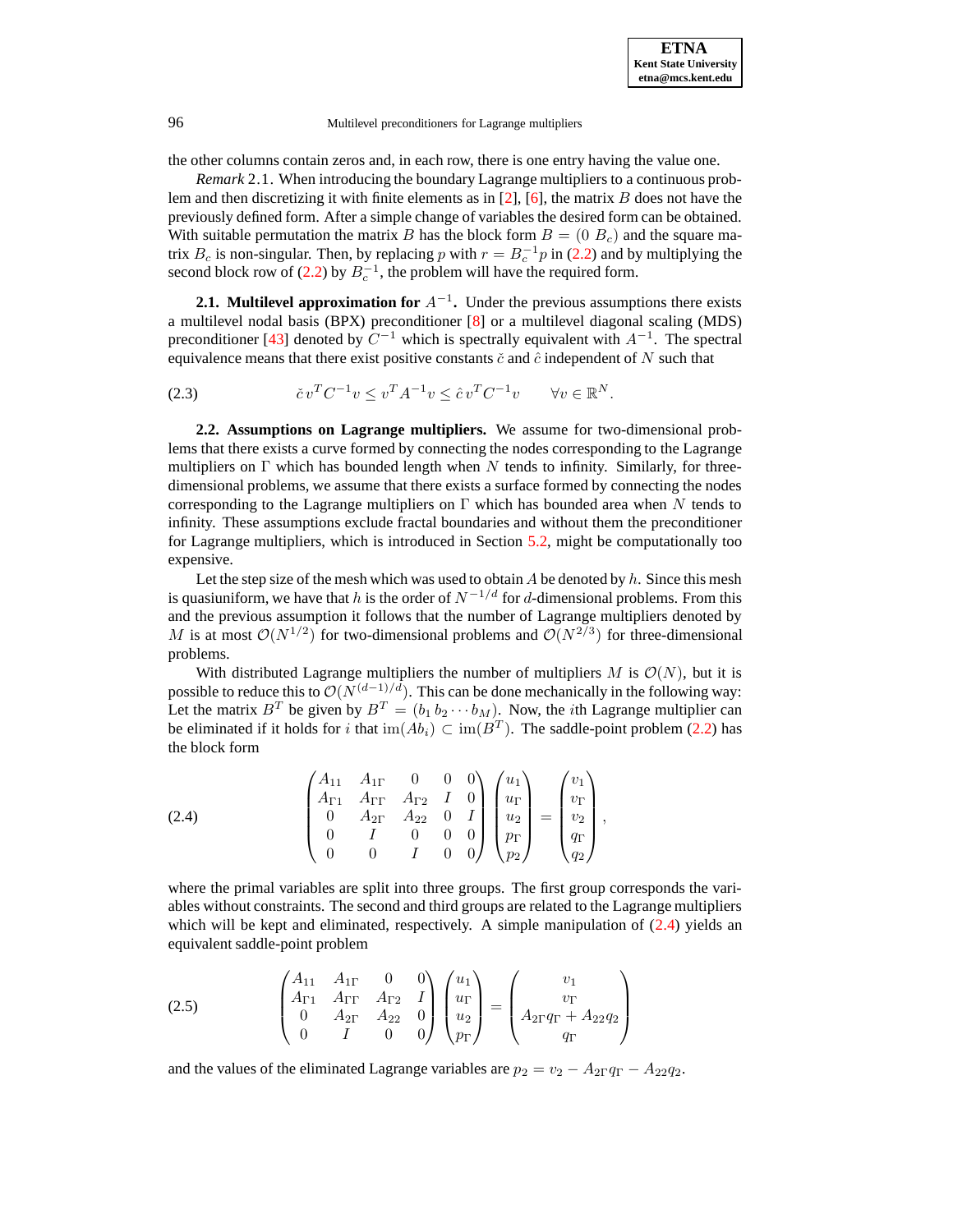<span id="page-3-4"></span><span id="page-3-0"></span>**3. Iterative solution of saddle-point problem.** We use a block diagonal preconditioner  $B$  which has the form

(3.1) B = D 0 0 S 

<span id="page-3-5"></span>in the iterative solution of the saddle-point problem  $(2.2)$ . The choice of preconditioners D and  $S$  and their application are considered in Section  $5$ . Let us assume for now that the preconditioners fulfill the conditions

<span id="page-3-2"></span>(3.2) 
$$
\check{d}v^T D v \leq v^T A v \leq \hat{d} v^T D v \qquad \forall v \in \mathbb{R}^N
$$

and

(3.3) 
$$
\check{c}q^T Sq \leq q^T BA^{-1}B^T q \leq \hat{c}q^T Sq \qquad \forall q \in \mathbb{R}^M
$$

with some positive constants  $\check{d}$ ,  $\hat{d}$ ,  $\check{c}$  and  $\hat{c}$  independent of N. Actually, it is shown in Section [5.2](#page-4-1) that the constants  $\tilde{c}$  and  $\hat{c}$  in [\(2.3\)](#page-2-3) can be also used in [\(3.3\)](#page-3-2). It is easy to see that  $BA^{-1}B^{T}$ and  $\beta$  are symmetric and positive definite.

Now, a result by Yu. A. Kuznetsov, 1990 [\[30\]](#page-11-17), gives information on the eigenvalues of  $\mathcal{B}^{-1}\mathcal{A}$ ; see [\[27\]](#page-11-18), [\[40\]](#page-11-19). It states that

(3.4) 
$$
\lambda(\mathcal{B}^{-1}\mathcal{A}) \in \left[ (\hat{d} - \hat{a})/2, (\check{d} - \check{a})/2 \right] \cup \left[ \check{d}, \hat{d} \right] \cup \left[ (\check{d} + \check{a})/2, (\hat{d} + \hat{a})/2 \right],
$$

where the constants  $\check{a}$  and  $\hat{a}$  are given by  $\check{a} = \sqrt{\check{d}^2 + 4\check{d}\check{c}}$  and  $\hat{a} = \sqrt{\hat{d}^2 + 4\hat{d}\hat{c}}$ . Hence, the eigenvalues of  $\mathcal{B}^{-1} \mathcal{A}$  belong to intervals which are independent of N, since the constants defining them are also independent of N. Moreover, zero does not belong to any of the intervals and, thus,  $\mathcal A$  and  $\mathcal B$  can be said to be spectrally equivalent.

Since the saddle-point matrix  $A$  is indefinite, we must use an iterative method suitable for symmetric indefinite problems. For this purpose, we have chosen the minimal residual (MINRES) method and, especially, we employ a variant with a preconditioner. In our case the well-known result for the residual vectors in the MINRES method [\[23\]](#page-11-20), [\[37\]](#page-11-21) gives the error bound

$$
(3.5) \t\t\t ||r_k||_{\mathcal{B}^{-1}} \leq 2 \left( \frac{\sqrt{(\hat{d}^2 - \hat{e}^2)/4} - \sqrt{\check{d}(\check{d} - \check{e})/2}}{\sqrt{(\hat{d}^2 - \hat{e}^2)/4} + \sqrt{\check{d}(\check{d} - \check{e})/2}} \right)^{\lfloor k/2 \rfloor} ||r_0||_{\mathcal{B}^{-1}},
$$

<span id="page-3-1"></span>where  $r_k$  is the kth residual vector.

**4. Uzawa type algorithm for saddle-point problem.** When the solution with the matrix A can be obtained cheaply with a good accuracy, it might be more efficient to solve the saddle-point problem  $(2.2)$  using a Uzawa type algorithm [\[16\]](#page-11-22). The idea is first to elimi-nate the primal variable u from [\(2.2\)](#page-1-2) and get the formula  $u = A^{-1}(v - B^{T}p)$ . Using that elimination the system of linear equations

<span id="page-3-3"></span>(4.1) 
$$
BA^{-1}B^{T}p = BA^{-1}v - q
$$

is obtained. A suitable preconditioner for the coefficient matrix  $BA^{-1}B^{T}$  is the preconditioner block  $S$ , the preconditioner for the Lagrange multipliers, considered in Section [5.2.](#page-4-1)

The solution of  $(4.1)$  can be computed using, for example, the preconditioned CG method. In each iteration one multiplication by the matrix  $BA^{-1}B^{T}$  is performed and, thus, one linear problem with the matrix  $A$  must be solved with a rather good accuracy  $[16]$ . The fast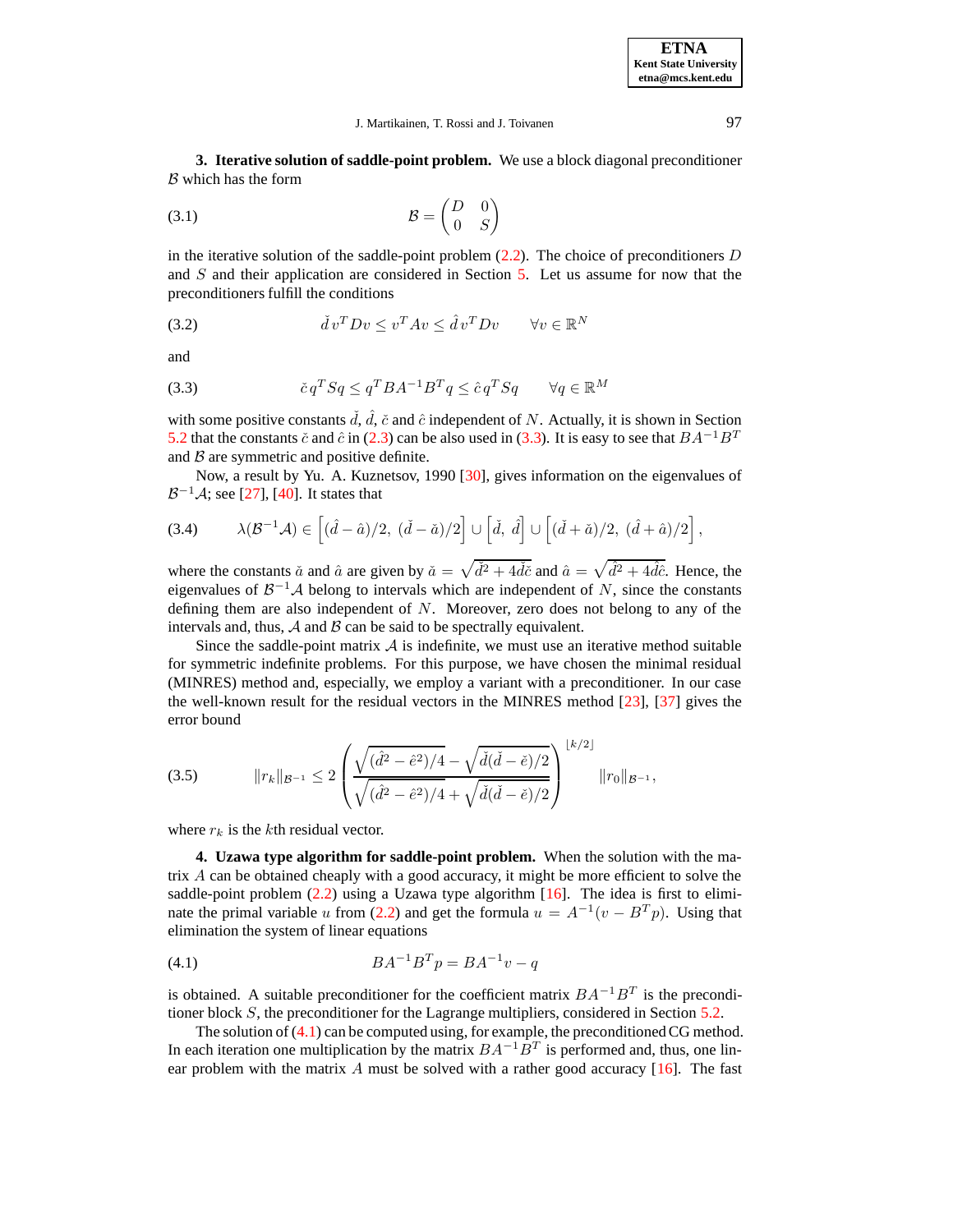direct solvers are ideal in this kind of situation if they can be used to solve directly a problem with A. Furthermore, the right-hand side vectors belong to the subspace  $\text{im}(B^T)$  and the solution is only required in the same subspace. For this kind of problems the so-called partial solution technique [\[3\]](#page-10-11), [\[34\]](#page-11-23) which is a special implementation of a direct solver based on the separation of variables is very well suited. It requires  $\mathcal{O}(N)$  and  $\mathcal{O}(N \log N)$  floating point operations in the case of two-dimensional problems and three-dimensional problems, respectively.

<span id="page-4-2"></span>**5. Preconditioning.** The application of the preconditioner [\(3.1\)](#page-3-4) to a vector consists of the following two steps: The vector block corresponding to the primal variables is given to a multilevel method or to a fast direct solver as a right hand side and then the solution given by the method is the corresponding preconditioned vector block. Then, the vector block corresponding to the Lagrange multipliers is given to an iterative method, such as Conjugate Gradient or Chebyshev method, as a right hand side and the solution is taken as the preconditioned vector block. The matrix-vector product in the iterative method corresponds to a sparse implementation of BPX or MDS, considered in Subsection [5.2.](#page-4-1)

<span id="page-4-0"></span>When the problem  $(4.1)$  is solved iteratively, only the second step of the preconditioner is used.

**5.1. Preconditioner for primal variables.** A natural choice for the preconditioner block  $D$  in  $(3.1)$  is to use the BPX or MDS algorithm as a preconditioner. However, in many cases it is more efficient to use some multiplicative multilevel method. They usually give better approximations for  $A^{-1}$  and, hence, they lead to a faster convergence of the iterative solution.

When the mesh underlying the discretization is topologically equivalent with an orthogonal mesh, fast direct methods such as FFT methods or cyclic reduction algorithms [\[41\]](#page-11-24) can be used in the preconditioning. In some cases, these methods give the exact inverse for A.

We assume the preconditioner  $D$  for the primal variables to be spectrally equivalent with A. Thus, there exist positive constants d and d independent of N such that the condition [\(3.2\)](#page-3-5) is fulfilled.

<span id="page-4-1"></span>**5.2. Preconditioner for Lagrange multipliers.** It is well-known that the preconditioner for the Lagrange multipliers, the block  $S$  in [\(3.1\)](#page-3-4), should be close to the inverse of  $BA^{-1}B^{T}$ . Under the assumptions given in earlier sections, key observations are that  $BA^{-1}B^{T}$  is close to  $BC^{-1}B^{T}$  and that vectors can be multiplied cheaply by  $BC^{-1}B^{T}$ ; see [\[32\]](#page-11-5), [\[33\]](#page-11-13), [\[42\]](#page-11-12). Thus, the approximation of the inverse of  $BC^{-1}B^T$  obtained using an iterative method leads to a good preconditioner for the Lagrange multipliers, provided that it is computationally not too expensive when compared to other parts of the solution procedure. In the following, we study in more detail the ideas laid out here and show that we can obtain a good preconditioner which is optimal in terms of computational cost. When  $C^{-1}$  corresponds to the BPX preconditioner, the resulting preconditioner will be equivalent to that one suggested in [\[32\]](#page-11-5).

Let us first denote

$$
(5.1) \t\t S = BC^{-1}B^T.
$$

The inequalities [\(2.3\)](#page-2-3) state the spectral equivalence of the matrices  $A^{-1}$  and  $C^{-1}$ . As a direct consequence of this we obtain the inequalities [\(3.3\)](#page-3-2). Thus,  $BA^{-1}B^{T}$  and S are spectrally equivalent with the same constants as  $A^{-1}$  and  $C^{-1}$ . Actually, the inequalities in [\(3.3\)](#page-3-2) are not sharp, since the inequalities [\(2.3\)](#page-2-3) could be made tighter in the subspace  $\text{im}(B^T) \subset \mathbb{R}^N$ .  $i$ From [\(3.3\)](#page-3-2) it also follows that

(5.2) 
$$
\text{cond}\left(S^{-1}BA^{-1}B^{T}\right) \leq \hat{c}/\check{c},
$$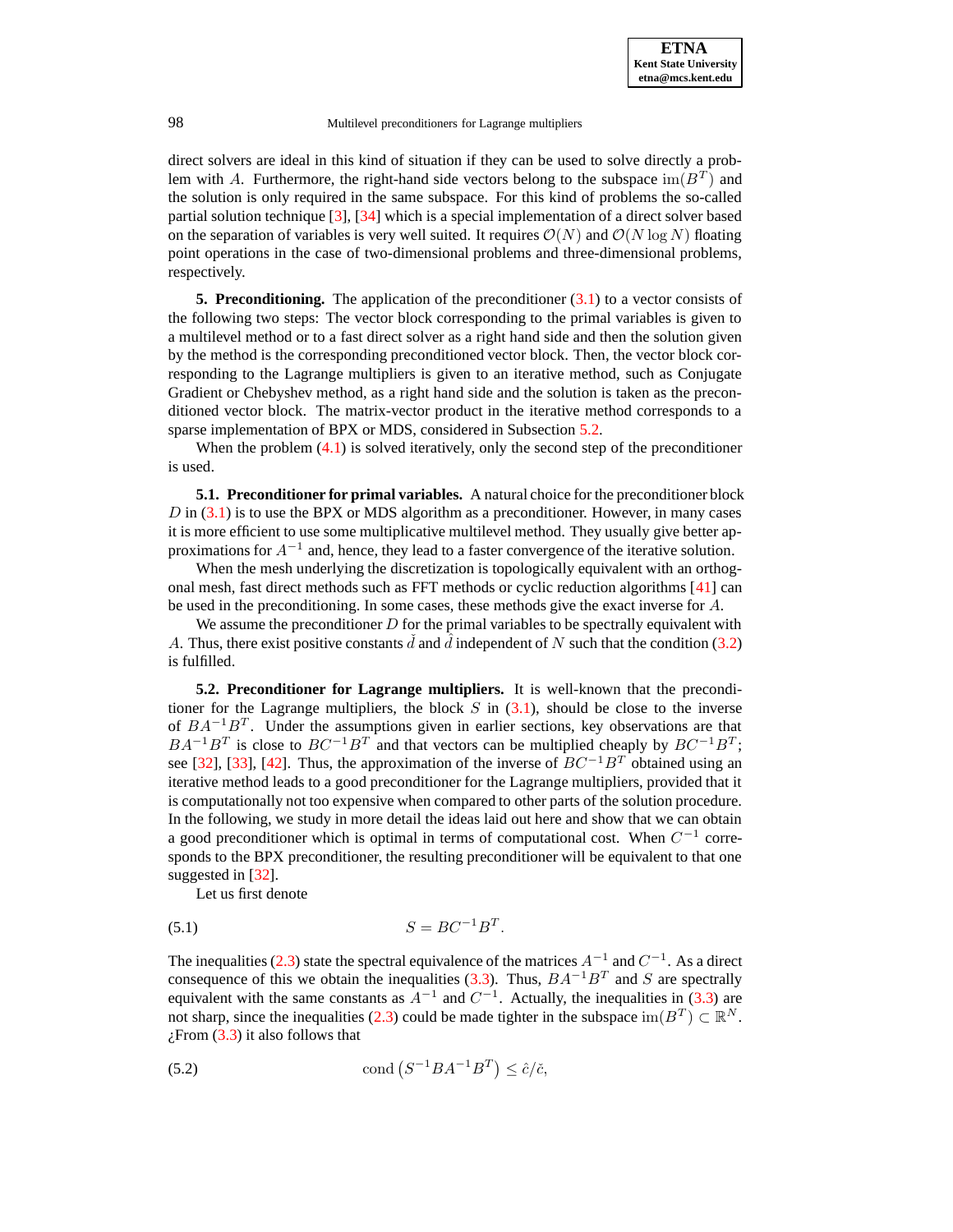**ETNA Kent State University etna@mcs.kent.edu**

## <span id="page-5-0"></span>J. Martikainen, T. Rossi and J. Toivanen 99

where  $cond(\cdot)$  gives the spectral condition number.

Let us now consider the multiplication of a vector  $p \in \mathbb{R}^M$  by S. Let us remark that it follows from our assumption that M is at most  $\mathcal{O}(N^{(\hat{d}-1)/d})$  for d-dimensional problems,  $d = 2, 3$ . Due to the structure of B the vector  $B<sup>T</sup>p$  is rather sparse, that is, it contains only M nonzero components. Thus, the multilevel preconditioner  $C^{-1}$  is applied to a vector which contains mostly zeros. For the multiplication of the vector  $C^{-1}B^{T}p$  by B only the vector components corresponding to the subspace  $\text{im}(B^T) \subset \mathbb{R}^N$  are required. Since the dimension of  $\text{im}(B^T)$  is M, only M components are needed. Hence, we have a very special case in which the multilevel preconditioner is applied to a vector having  $M$  nonzero values and only the same M components of the resulting vector are required. For such a case, a sparse BPX/MDS operator can be easily created in an initialization phase by storing the grid transfer operations corresponding to nonzero components to sparse matrices.

Let us further study the computational cost of a special implementation taking advantage of the sparsity described above. We assume that the multilevel preconditioner is based on linear, bilinear or trilinear finite elements. By identifying the vectors v and  $C^{-1}v$  with the associated finite element functions, the multilevel preconditioner  $C^{-1}$  is defined by

(5.3) 
$$
C^{-1}v = \sum_{l=1}^{L} \sum_{i=1}^{N_l} (v, \phi_i^l)_l \phi_i^l,
$$

where  $\phi_i^l$  is the *i*th basis function on the level l and  $(\cdot, \cdot)_l$  is a scaled L<sub>2</sub>-inner product. Furthermore, L is the number of levels in the hierarchical mesh and  $N_l$  is the number of basis functions on the level  $l$ . In our case,  $v$  is a linear combination of  $M$  different basis functions  $\phi_i^L$  and we need to know only the coefficients for the same M basis functions for  $C^{-1}v$ .

For two-dimensional problems, the nonzero terms in the sum  $\sum_{i=1}^{N_l} (v, \phi_i^l)_{l} \phi_i^l$  correspond to those basis functions whose support lies within a strip around the curve formed by connecting the nodes corresponding to the Lagrange multipliers. The width of this strip is  $O(2^{L-l}h)$ at the level l. The strip intersects with  $\mathcal{O}(1/(2^{L-l}h))$  supports of the basis functions  $\phi_i^l$ . Thus, the number of nonzero terms in the sum is  $\mathcal{O}(N^{1/2}/2^{L-l})$  at the level l. By summing these up, we obtain that the total number of nonzero terms in [\(5.3\)](#page-5-0) is  $\mathcal{O}(N^{1/2})$  and this is also the computational cost for the sparse multilevel preconditioner for two-dimensional problems. In Figure [5.1,](#page-8-0) an example of sparsity patterns for all levels is shown. Similarly, we can obtain the computational cost  $\mathcal{O}(N^{2/3})$  for three-dimensional problems. Hence, our sparse multilevel preconditioner requires  $\mathcal{O}(M)$  operations. Since in our case  $M \ll N$ , this is a crucial observation in order to keep the computational cost, of the iterative solution of linear systems with the coefficient matrix  $S$ , affordable.

If the nodes related to the image subspace of  $B<sup>T</sup>$  do not obey any surface-like pattern one can easily deduce a slightly weaker estimate for the cost of the sparse multilevel preconditioner. It is straightforward to see that the cost at each level is at most  $\mathcal{O}(M)$ . Since there are  $\mathcal{O}(\log N)$  levels, the total cost is not higher than  $\mathcal{O}(M \log N)$ . In Section [6,](#page-7-0) we present the numerical results also for such settings of the problem.

**5.3. CG for inner iteration.** In the solution of linear systems with the symmetric and positive definite matrix S the CG method can be used. According to the well-known error bounds for CG, the number of iterations required to reduce the error in the norm induced by the coefficient matrix by the factor  $\varepsilon$  is of order  $\sqrt{\kappa} \log \frac{1}{\varepsilon}$ . Here,  $\kappa$  is the spectral condition number of S. The condition number for  $C^{-1}$  is  $\mathcal{O}(N)$  for two-dimensional problems and  $\mathcal{O}(N^{2/3})$  for three-dimensional problems. Due to properties of B we have the obvious inequality

(5.4) 
$$
\text{cond}(S) \le \text{cond}(C^{-1}),
$$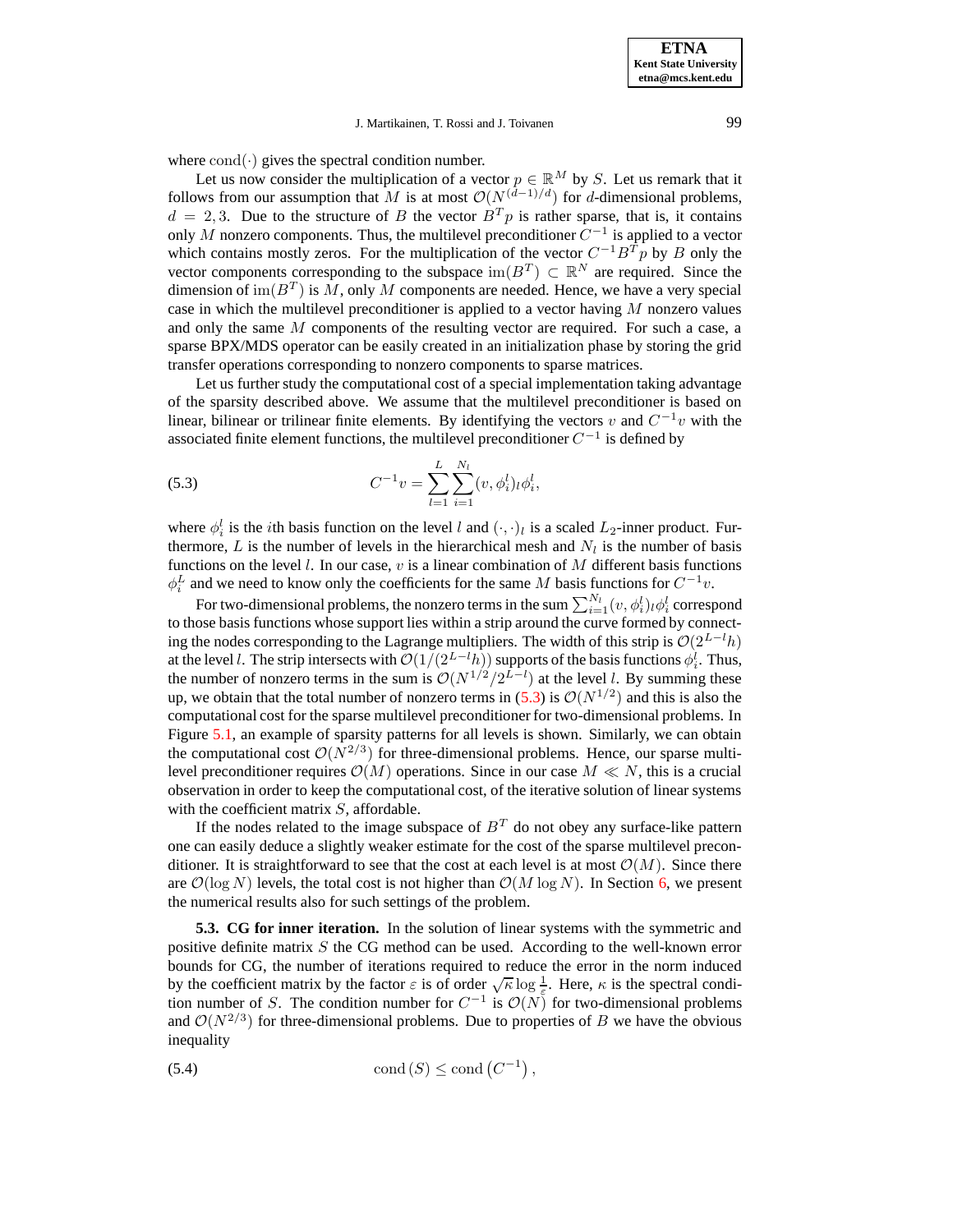

FIG. 5.1. *An example of sparsity patterns at different levels of BPX/MDS method*

which is not sharp, but it is still sufficient for our purposes. Thus, the number of required iterations is at most  $O(N^{1/d} \log \frac{1}{\varepsilon})$  for *d*-dimensional problems.

By taking the product of the cost of multiplication of a vector by  $S$  and the number of iterations required, we obtain that the total cost of the Lagrange preconditioner is at most  $\mathcal{O}(N \log \frac{1}{\varepsilon})$  floating point operations for both two-dimensional and three-dimensional problems. The CG method gives an approximation for the solution of linear problem which depends nonlinearly on the right-hand side vector. Usually the methods used in the outer iteration can only cope with linear preconditioners. In order to diminish the nonlinearities caused by CG to the level which is tolerable for the outer iteration the error reduction factor  $\varepsilon$  must be sufficiently small. Due to that fact the required number of iterations might grow to be unnecessarily large. In the following section we try to alleviate this by considering the use of the Chebyshev method.

*Remark* 5.1. Often it holds that the condition number of S is of the same order as the square root of the condition number of  $C^{-1}$ ; see [\[10\]](#page-10-12). In this case, the total cost of the Lagrange multiplier preconditioner reduces to  $\mathcal{O}(N^{(2d-1)/2d}\log\frac{1}{\varepsilon})$  floating point operations for d-dimensional problems. Hence, it is possible to place a slightly larger proportion of mesh nodes than  $O(N^{(d-1)/d})$  onto the boundary in order to improve the accuracy of approximation and still keep the computational cost below  $\mathcal{O}(N \log \frac{1}{\varepsilon})$ .

**5.4. Chebyshev method for inner iteration.** In order to solve linear problems with the Chebyshev method, we must estimate the eigenvalues of the coefficient matrix. More precisely, we must compute the bounds  $\lambda_{\min}$  and  $\lambda_{\max}$  for the eigenvalues of S which satisfy the inequalities  $\lambda_{\min} \leq \lambda(S) \leq \lambda_{\max}$ . For example, this can be accomplished by performing a few Lanczos iterations and then by using the error bounds for the attained eigenvalue estimates [\[22\]](#page-11-25).

The actual solution of the system of linear equations  $Sp = q$  is performed in the following way: First, the initial values  $p_0 = 0$ ,  $\delta_1 = 2$  and  $p_1 = \gamma q$  are set. Then, the kth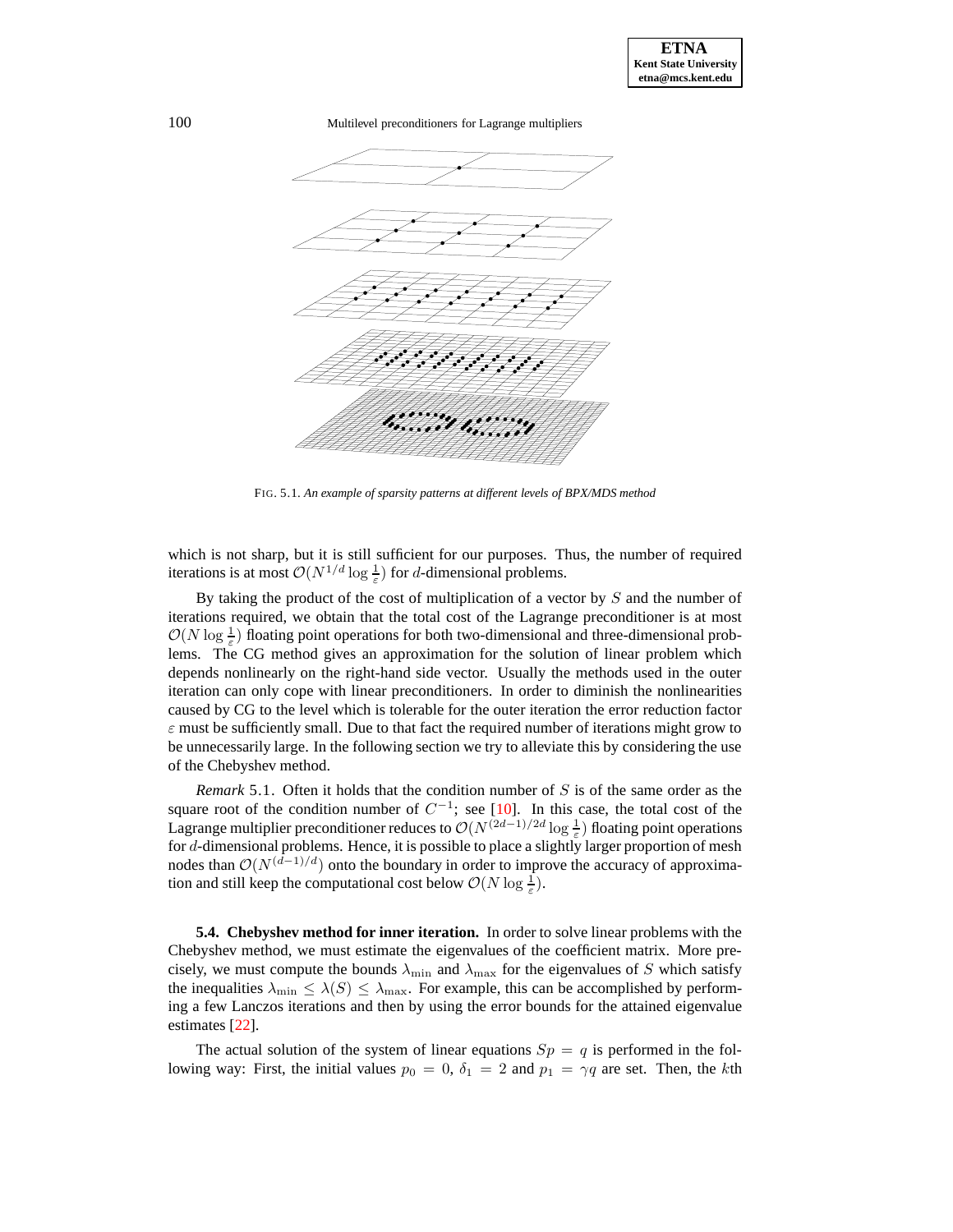## J. Martikainen, T. Rossi and J. Toivanen 101

Chebyshev iterate  $p_k$ ,  $k = 2, 3, \ldots$ , is given by the recurrence formula

(5.5) 
$$
\delta_k = 4/(4 - \sigma^2 \delta_{k-1}),
$$

$$
p_k = \delta_k (\gamma (q - Sp_{k-1}) + p_{k-1}) + (1 - \delta_k) p_{k-2}.
$$

The bounds  $\lambda_{\min}$  and  $\lambda_{\max}$  appear in the Chebyshev method via the constants  $\delta$  and  $\gamma$  which are given by

(5.6) 
$$
\sigma = (\lambda_{\max} - \lambda_{\min})/(\lambda_{\max} + \lambda_{\min}) \text{ and } \gamma = 2/(\lambda_{\max} + \lambda_{\min}).
$$

According to the well-known error bounds for the Chebyshev method, the number of iterations required to reduce the error in the Euclidean norm by the factor  $\varepsilon$  is of order  $\sqrt{\kappa} \log \frac{1}{\varepsilon}$ . The upper estimate for the spectral condition number of S denoted by  $\kappa$  is given by  $\lambda_{\text{max}}/\lambda_{\text{min}}$ . Again the same analyses can be performed as in the case of the CG method. Hence, the cost of the Lagrange preconditioner is at most  $\mathcal{O}(N \log \frac{1}{\varepsilon})$  floating point operations for both two-dimensional and three-dimensional problems. Unlike the CG method the Chebyshev method with a fixed number of iterations gives a linear operator. Thus, it is not necessary to compute the solution with a high precision in order to obtain a linear and spectrally equivalent preconditioner. With reasonably accurate eigenvalue bounds  $\lambda_{\min}$  and  $\lambda_{\max}$ it is often possible considerably reduce the number of inner iterations when the Chebyshev method is used instead of the CG method. On the other hand the implementation becomes more complicated, since the bounds for the eigenvalues must be computed.

<span id="page-7-0"></span>**6. Numerical experiments.** In the experiments, we study the solution of a constrained Poisson problem in the unit square and in the unit cube. Thus, the matrix  $A$  is always the discretized Laplace operator in the unit square or in the unit cube. Discretizations are performed using linear finite elements and fully rectangular meshes with many different mesh step sizes. Note that we could use as well meshes which are locally fitted to the boundaries [\[5\]](#page-10-13). The sparse BPX is based on bilinear finite elements for two-dimensional problems and on trilinear finite elements for three-dimensional problems.

For two-dimensional problems, the diagonal block D in the preconditioner  $\beta$  is based on a multigrid method using bilinear interpolation operations and Gauss-Seidel smoother [\[11\]](#page-10-14), [\[24\]](#page-11-26). A symmetric version is obtained by performing the smoothing in reverse order when the multigrid is moving from coarser to finer meshes. For three-dimensional problems, the diagonal block D in B is exactly A and it is based on a fast direct solver called PSCR method; see [\[39\]](#page-11-27). In the Uzawa type algorithm with the PCG method, the Euclidean norm of the residual vector is reduced by the factor  $10^{-6}$ . When the saddle-point problem [\(2.2\)](#page-1-2) is solved with the PMINRES method, the  $\mathcal{B}^{-1}$ -norm of the residual vector is reduced by the same factor.

In the first set of test problems, the domain  $\Omega$  has two circular holes in two-dimensional problems and two spherical holes in three-dimensional problems. The diameter of holes is 0.375 and we have varied their distance between zero and 0.125 in the experiments.

In Table [6.1,](#page-8-1) we have reported results of numerical experiments for two-dimensional problems with two holes. The number of degrees of freedom is given by  $N$ , the number of Lagrange multipliers is M. The spectral condition number of  $S^{-1}$  defined by the sparse BPX is given by cond  $S$  column. The two last columns give the number of PMINRES iterations for saddle-point problems and outer PCG iterations for the Uzawa type algorithm. Each row corresponds to a sequence of problems with the distance between the holes growing from zero to  $0.125$ ; see Figure  $6.1$ . This is also the reason why the number of Lagrange multipliers and the number of iterations are given as a range instead of single number.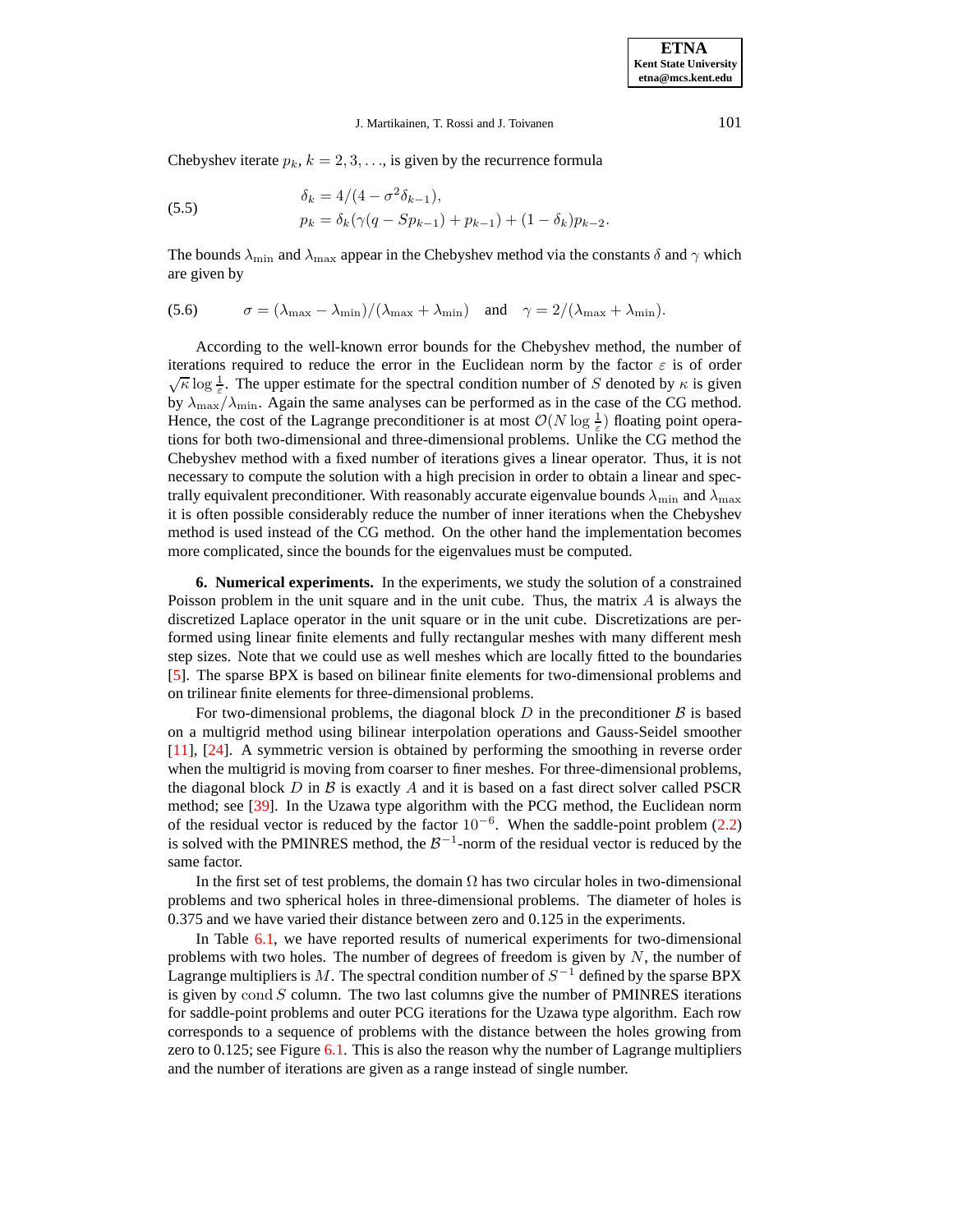

<span id="page-8-0"></span>FIG. 6.1. *The holes for two-dimensional problems with the distance zero and 0.125*

| TABLE 6.1                                       |
|-------------------------------------------------|
| Results for two-dimensional problems with holes |

<span id="page-8-1"></span>

| N        | М           | $\operatorname{cond} S$ | <b>PMINRES</b> | Uzawa&PCG |
|----------|-------------|-------------------------|----------------|-----------|
| $31^2$   | $58 - 64$   | 39.4<br>$31.5 -$        | $23 - 24$      | $9 - 10$  |
| $63^2$   | $146 - 160$ | 63.9<br>- 86.6          | $23 - 25$      | $9 - 10$  |
| $127^2$  | $330 - 352$ | $136.9 - 193.2$         | $23 - 26$      | $9 - 10$  |
| $255^2$  | $702 - 736$ | $276.1 - 399.1$         | $24 - 26$      | $9 - 10$  |
| $511^2$  | 1454-1504   | $554.9 - 812.1$         | $24 - 26$      | $9 - 11$  |
| $1023^2$ | 2966-3040   | 1113.2-1639.2           | $24 - 26$      | $9 - 11$  |

For three-dimensional problems, the same results are given in Table [6.2.](#page-9-0) In Figure [6.2](#page-8-2) and Figure [6.3,](#page-9-1) condition numbers of preconditioned Schur complement matrices  $S^{-1}BA^{-1}B^T$ are shown with respect to different distances between the holes for two-dimensional and three-dimensional problems.



FIG. 6.2. *The condition number of preconditioned Schur complement matrices for two-dimensional problems*

<span id="page-8-2"></span>The solution of a two-dimensional problem with the holes and  $N = 1023^2$  requires less than two seconds with the PCG method when the multiplications by  $S^{-1}$  are approximated by 32 Chebyshev iterations and the multiplications by  $A^{-1}$  are based on a special fast direct partial solution technique [\[3\]](#page-10-11), [\[34\]](#page-11-23). The multiplications by  $S^{-1}$  require about 30% of time. The computations have been performed on an HP J5600 workstation which has PA-8600 processor at 552 MHz and 1.5MB on-chip cache.

The second set of test problems is defined by randomly choosing the unknowns which have constraints. The number of constraints M is  $N^{1/2}$  for two-dimensional problems and  $N^{2/3}$  for three-dimensional problems. The nodes corresponding to the constrained unknowns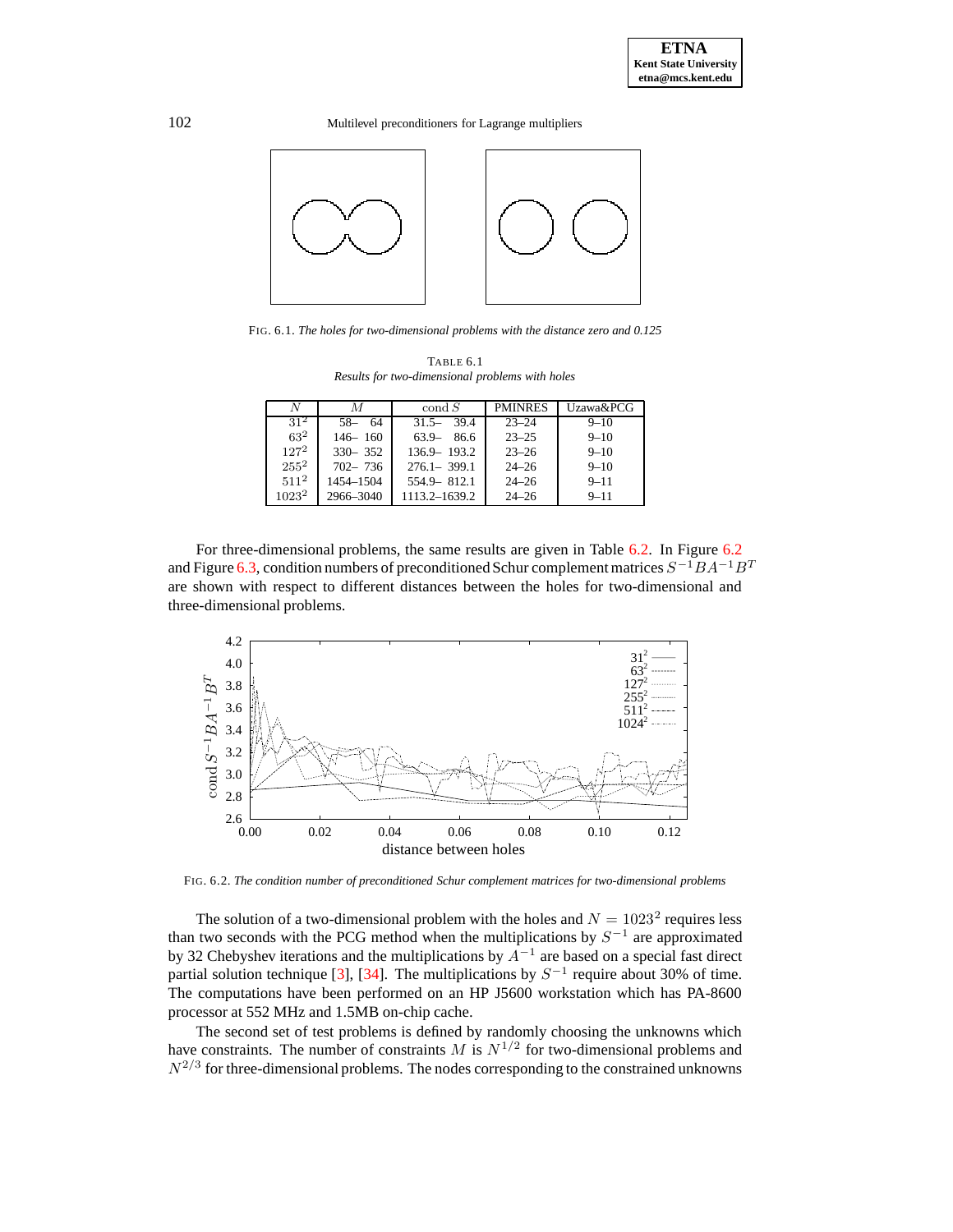## J. Martikainen, T. Rossi and J. Toivanen 103

TABLE 6.2 *Results for three-dimensional problems with holes*

<span id="page-9-0"></span>

FIG. 6.3. *The condition number of preconditioned Schur complement matrices for three-dimensional problems*

<span id="page-9-1"></span>are shown in Figure [6.4](#page-9-2) for two-dimensional problems with  $N = 31^2$  and  $N = 127^2$ . The results are reported in Table [6.3](#page-10-15) and Table [6.4](#page-10-16) in the same way as with the problems with two holes. The solution of the three-dimensional problem with a random domain and  $N = 127<sup>3</sup>$ requires about five minutes when the multiplications by  $S^{-1}$  are based on the CG method. The multiplications by  $S^{-1}$  require about 1% of time.



FIG. 6.4. *Randomly fixed unknowns for the two-dimensional problems with the sizes* 31<sup>2</sup> *and* 127<sup>2</sup>

<span id="page-9-2"></span>**7. Conclusions.** We have presented a domain imbedding method with Lagrange multipliers to enforce the Dirichlet boundary conditions. In the iterative solution, the primary variables are preconditioned with the standard domain imbedding approach using a multilevel method or a fast direct solver. A special implementation of BPX or MDS multilevel method is used in preconditioning the Lagrange multipliers. This special implementation takes into account the sparsity of the right hand side vector and the components of the solution which are actually needed in preconditioning. It has been shown that the whole preconditioner is spectrally optimal, the number of iterations needed to solve a problem with a fixed accuracy is bounded from above. It has also been shown that when using a multilevel method in preconditioning the primary variables, the computational complexity of the method can be optimal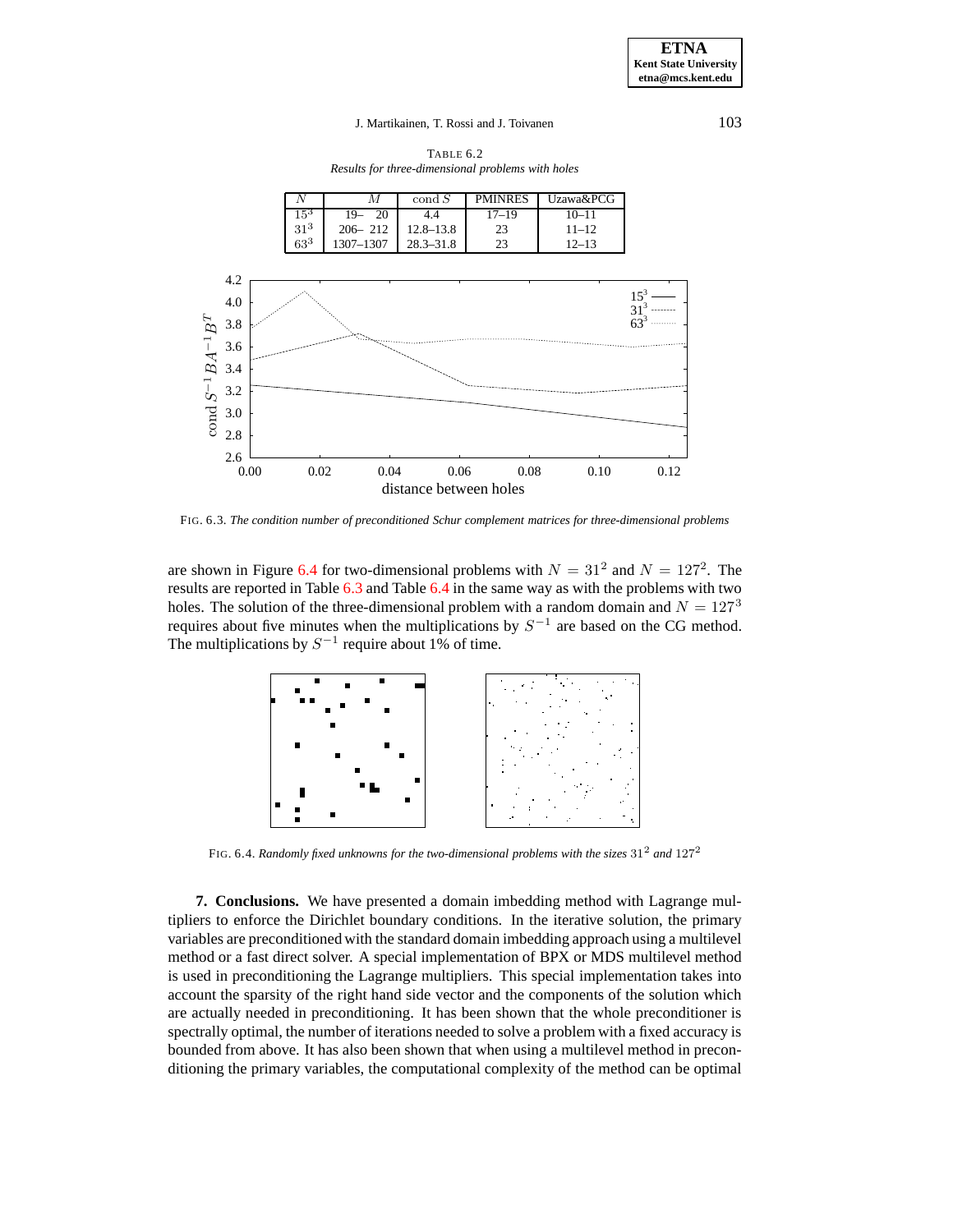<span id="page-10-15"></span>TABLE 6.3 *Results for two-dimensional problems with randomly fixed unknowns*

|                 | М    | $\operatorname{cond} S$ | <b>PMINRES</b> | Uzawa&PCG |
|-----------------|------|-------------------------|----------------|-----------|
| 31 <sup>2</sup> | 31   | 7.8                     | 22             |           |
| $63^2\,$        | 63   | 12.9                    | 23             |           |
| $127^2$         | 127  | 25.9                    | 22             |           |
| $255^2$         | 255  | 49.1                    | 22             | 10        |
| $511^2$         | 511  | 93.8                    | 22             | 10        |
| $1023^2$        | 1023 | 201.4                   | 24             | 10        |

<span id="page-10-16"></span>TABLE 6.4 *Results for three-dimensional problems with randomly fixed unknowns*

|              | М      | $\operatorname{cond} S$ | <b>PMINRES</b> | Uzawa&PCG |
|--------------|--------|-------------------------|----------------|-----------|
| $15^{\rm 3}$ |        |                         |                |           |
| $31^{3}$     | $31^2$ | 5.4                     |                |           |
| $63^{3}$     | $63^2$ | 9.9                     |                |           |
| 1973         | 1272   | 18.5                    |                |           |

with respect to the discretization mesh step size. The use of a fast direct solver results in a slightly weaker estimate. The numerical results show that the method is efficient in practice and the geometry of the problems can be complex.

**Acknowledgments.** The authors are grateful to Professor Yuri A. Kuznetsov for fruitful discussions about the considered solution procedures.

#### REFERENCES

- <span id="page-10-9"></span><span id="page-10-1"></span>[1] G. S. ABDOULAEV, Y. ACHDOU, YU. A. KUZNETSOV, AND C. PRUD'HOMME, *On a parallel implementation of the Mortar element method*, M2AN Math. Model. Numer. Anal., 33 (1999), pp. 245–259.
- [2] I. BABUSˇ KA, *The finite element method with Lagrangian multipliers*, Numer. Math., 20 (1973), pp. 179–192.
- <span id="page-10-11"></span><span id="page-10-4"></span>[3] A. BANEGAS, *Fast Poisson solvers for problems with sparsity*, Math. Comp., 32 (1978), pp. 441–446.
- [4] P. E. BJØRSTAD AND O. B. WIDLUND, *Solving elliptic problems on regions partitioned into substructures*, in Elliptic problem solvers, II (Monterey, Calif., 1983), Academic Press, Orlando, FL, 1984, pp. 245–255.
- <span id="page-10-13"></span>[5] C. BO¨ RGERS, *A triangulation algorithm for fast elliptic solvers based on domain imbedding*, SIAM J. Numer. Anal., 27 (1990), pp. 1187–1196.
- <span id="page-10-5"></span><span id="page-10-2"></span>[6] J. H. BRAMBLE, *The Lagrangian multiplier method for Dirichlet's problem*, Math. Comp., 37 (1981), pp. 1– 11.
- [7] J. H. BRAMBLE, J. E. PASCIAK, AND A. H. SCHATZ, *The construction of preconditioners for elliptic problems by substructuring. I*, Math. Comp., 47 (1986), pp. 103–134.
- <span id="page-10-8"></span>[8] J. H. BRAMBLE, J. E. PASCIAK, AND J. XU, *Parallel multilevel preconditioners*, Math. Comp., 55 (1990), pp. 1–22.
- <span id="page-10-10"></span>[9] A. BRANDT AND V. MIKULINSKY,*On recombining iterants in multigrid algorithms and problems with small islands*, SIAM J. Sci. Comput., 16 (1995), pp. 20–28.
- <span id="page-10-12"></span>[10] S. C. BRENNER, *The condition number of the Schur complement in domain decomposition*, Numer. Math., 83 (1999), pp. 187–203.
- <span id="page-10-14"></span>[11] W. L. BRIGGS, V. E. HENSON, AND S. F. MCCORMICK, *A multigrid tutorial*, SIAM, Philadelphia, PA, second ed., 2000.
- <span id="page-10-0"></span>[12] B. L. BUZBEE, F. W. DORR, J. A. GEORGE, AND G. H. GOLUB, *The direct solution of the discrete Poisson equation on irregular regions*, SIAM J. Numer. Anal., 8 (1971), pp. 722–736.
- <span id="page-10-6"></span>[13] T. F. CHAN, *Analysis of preconditioners for domain decomposition*, SIAM J. Numer. Anal., 24 (1987), pp. 382–390.
- <span id="page-10-3"></span>[14] Q. V. DINH, R. GLOWINSKI, J. HE, V. KWOCK, T.-W. PAN, AND J. PÉRIAUX, *Lagrange multiplier approach to fictitious domain methods: Application to fluid dynamics and electromagnetics*, in Fifth International Symposium on Domain Decomposition Methods for Partial Differential Equations, T. Chan, D. Keyes, G. Meurant, J. Scroggs, and R. Voigt, eds., Philadelphia, 1992, SIAM, pp. 151–194.
- <span id="page-10-7"></span>[15] M. DRYJA,*A capacitance matrix method for Dirichlet problem on polygonal region*, Numer. Math., 39 (1982), pp. 51–64.